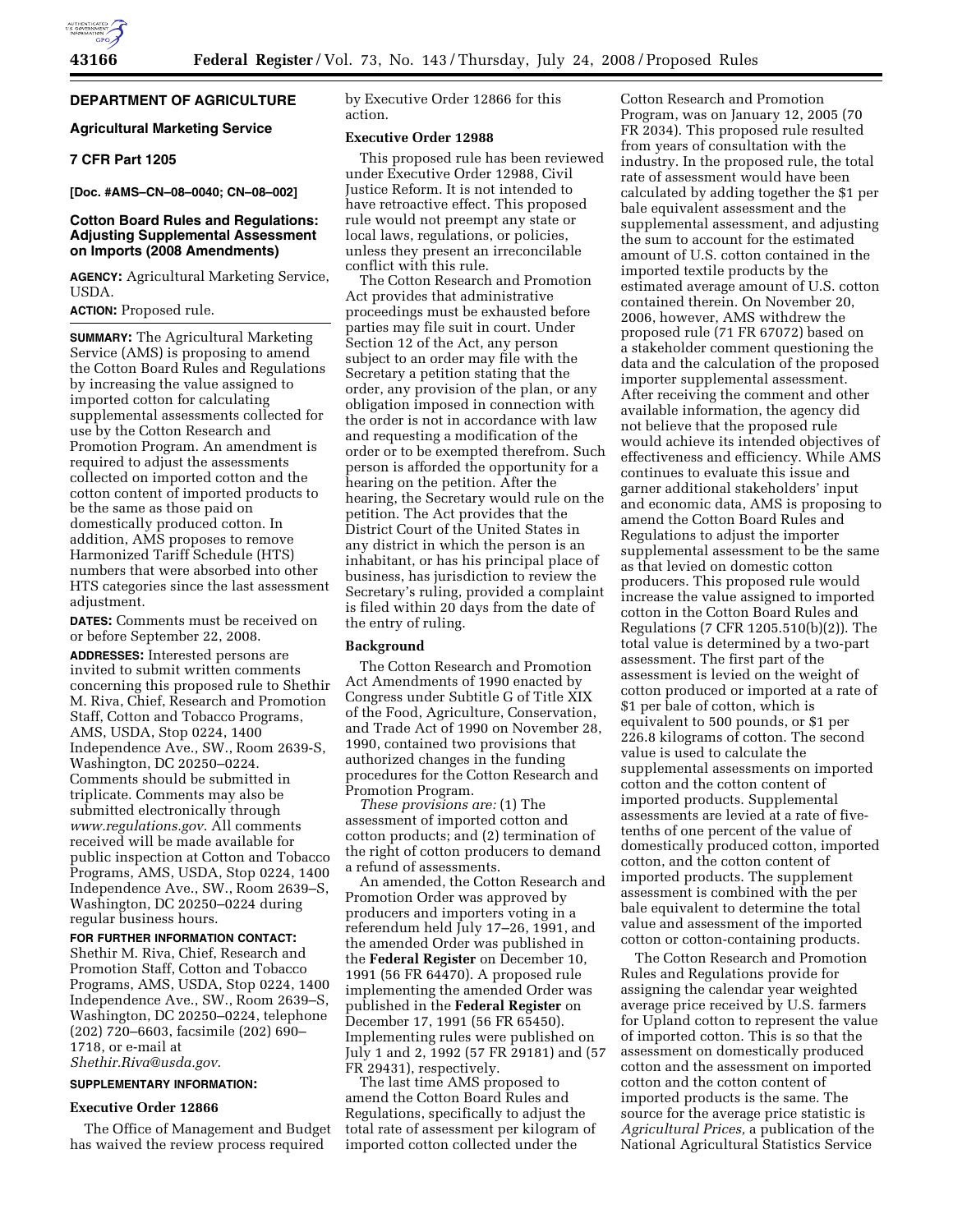(NASS) of the Department of Agriculture. Use of the weighted average price figure in the calculation of supplemental assessments on imported cotton and the cotton content of imported products will yield an assessment that is the same as assessments paid on domestically produced cotton.

The current value of imported cotton as published in the **Federal Register** (68 FR 27898) for the purpose of calculating supplemental assessments on imported cotton is \$0.8267 cents per kilogram. Using the Average Weighted Price received by U.S. farmers for Upland cotton for the calendar year 2007, the new value of imported cotton is \$0.9874 cents per kilogram or \$0.1607 cents per kilogram more than the previous value.

An example of the complete assessment formula and how the figures are obtained is as follows:

One bale is equal to 500 pounds. One kilogram equals 2.2046 pounds. One pound equals 0.453597

kilograms.

*One Dollar Per Bale Assessment Converted to Kilograms* 

A 500-pound bale equals 226.8 kg.  $(500 \times .453597).$ 

\$1 per bale assessment equals \$0.002000 per pound (1/500) or \$0.004409 per kg. (1/226.8).

#### *Supplemental Assessment of 5/10 of One Percent of the Value of the Cotton Converted to Kilograms.*

The 2007 calendar year weighted average price received by producers for Upland cotton is \$0.496 per pound or \$1.093 per kg. (0.496 × 2.2046).

Five tenths of one percent of the average price in kg. equals \$0.005465 per kg.  $(1.093 \times .005)$ .

#### *Total Assessment*

The total assessment per kilogram of raw cotton is obtained by adding the \$1 per bale equivalent assessment of \$0.004409 per kg. and the supplemental assessment \$0.005465 per kg. which equals \$0.009874 per kg.

The current assessment on imported cotton is \$0.008267 per kilogram of imported cotton. The proposed assessment is \$0.009874, an increase of \$0.001607 per kilogram. This increase reflects the increase in the Average Weighted Price of Upland Cotton Received by U.S. Farmers during the period January through December 2007.

Since the value of cotton is the basis of the supplemental assessment calculation and the figures shown in the right hand column of the Import Assessment Table 1205.510(b) (3) are a result of such a calculation, the figures

in this table have been revised. These figures indicate the total assessment per kilogram due for each HTS numbers subject to assessment.

The U.S. Customs and Border Protection informed the agency that several numbers listed in the Import Assessment Table are no longer used or have been combined with other HTS numbers. The HTS numbers that have been removed from the Import Assessment Table are: 5208530000; 6109100005; 6203424005; 6203424050; 6204624040; 6205202030; 6206303020; 5210120000; 6109100009; 6203424010; 6203424055; 6204624045; 6205202035; 6206303030; 5211210025; 6110202065; 6203424015; 6203424060; 6204624050; 6205202046; 6206303040; 5211210035; 6110202075; 6203424020; 6204624005; 6204624055; 6205202050; 6206303050; 5211210050; 6111206040; 6203424025; 6204624010; 6204624060; 6205202060; 6206303060; 5211290090; 6111305040; 6203424030; 6204624020; 6204624065; 6205202065; 6210405020; 5604900000; 6115198010; 6203424035; 6204624025; 6205202015; 6205202070; 6303110000; 5702991010; 6115929000; 6203424040; 6204624030; 6205202020; 6205202075; 5702991090; 6115936020; 6203424045; 6204624035; 6205202025; 6206303010.

A 60-day comment period is provided to comment on the changes to the Cotton Board Rules and Regulations proposed herein. This period is deemed appropriate because this proposal would increase the assessments paid by importers under the Cotton Research and Promotion Order. Accordingly, the change proposed in this rule, if adopted, should be implemented as soon as possible.

#### **Regulatory Flexibility Act**

In accordance with the Regulatory Flexibility Act (RFA) [5 U.S.C. 601 *et seq.*], AMS has examined the economic impact of this rule on small entities. The purpose of the RFA is to fit regulatory actions to the scale of businesses subject to such action so that small businesses will not be unduly or disproportionately burdened. The Small Business Administration defines, in 13 CFR Part 121, small agricultural producers as those having annual receipts of no more than \$750,000 and small agricultural service firms (importers) as having receipts of no more than \$6,500,000. An estimated 13,000 importers are subject to the rules and regulations issued pursuant to the Cotton Research and Promotion Order. Most are considered small entities as defined by the Small Business Administration.

This proposed rule would only affect importers of cotton and cottoncontaining products and would raise the

assessments paid by the importers under the Cotton Research and Promotion Order. The current assessment on imported cotton is \$0.008267 per kilogram of imported cotton. The proposed assessment is \$0.009874, an increase of \$0.001607, which was calculated based on the 12 month average of monthly weighted average prices received by U.S. cotton farmers. The calculation, and, thus the increase, is dictated by the Cotton Research and Promotion Rules and Regulations, 7 CFR 1205.510. Section 1205.510, ''Levy of assessments'', indicates that ''the rate of the supplemental assessment on imported cotton will be the same as that levied on cotton produced within the United States." In addition, section 1205.510 provides that the 12-month average of monthly weighted average prices received by U.S. farmers will be used as the value of imported cotton for the purpose of levying the supplemental assessment on imported cotton.

Under the Cotton Research and Promotion Program, assessments are used by the Cotton Board to finance research and promotion programs designed to increase consumer demand for Upland cotton in the United States and international markets. In 2007, producer assessments totaled \$44 million and importer assessments totaled \$30.4 million. According to the Cotton Board, should the volume of cotton products imported into the U.S. remain at the same level in 2007, one could expect the increased assessment to generate approximately \$5.9 million.

Importers with line-items appearing on U.S. Customs and Border Protection documentation with value of the cotton contained therein results of an assessment of two dollars (\$2.00) or less will not be subject to assessments. In addition, imported cotton and products may be exempt from assessment if the cotton content of products is U.S. produced, cotton other than Upland, or imported products that are eligible to be labeled as 100 percent organic under the National Organic Program (7 CFR Part 205) and who is not a split operation.

The rule does not impose additional recordkeeping requirements on importers.

There are no Federal rules that duplicate, overlap, or conflict with this rule.

#### **Paperwork Reduction**

In compliance with Office of Management and Budget (OMB) regulations (5 CFR Part 1320) which implement the Paperwork Reduction Act (PRA) (44 U.S.C. 3501 *et seq.*) the information collection requirements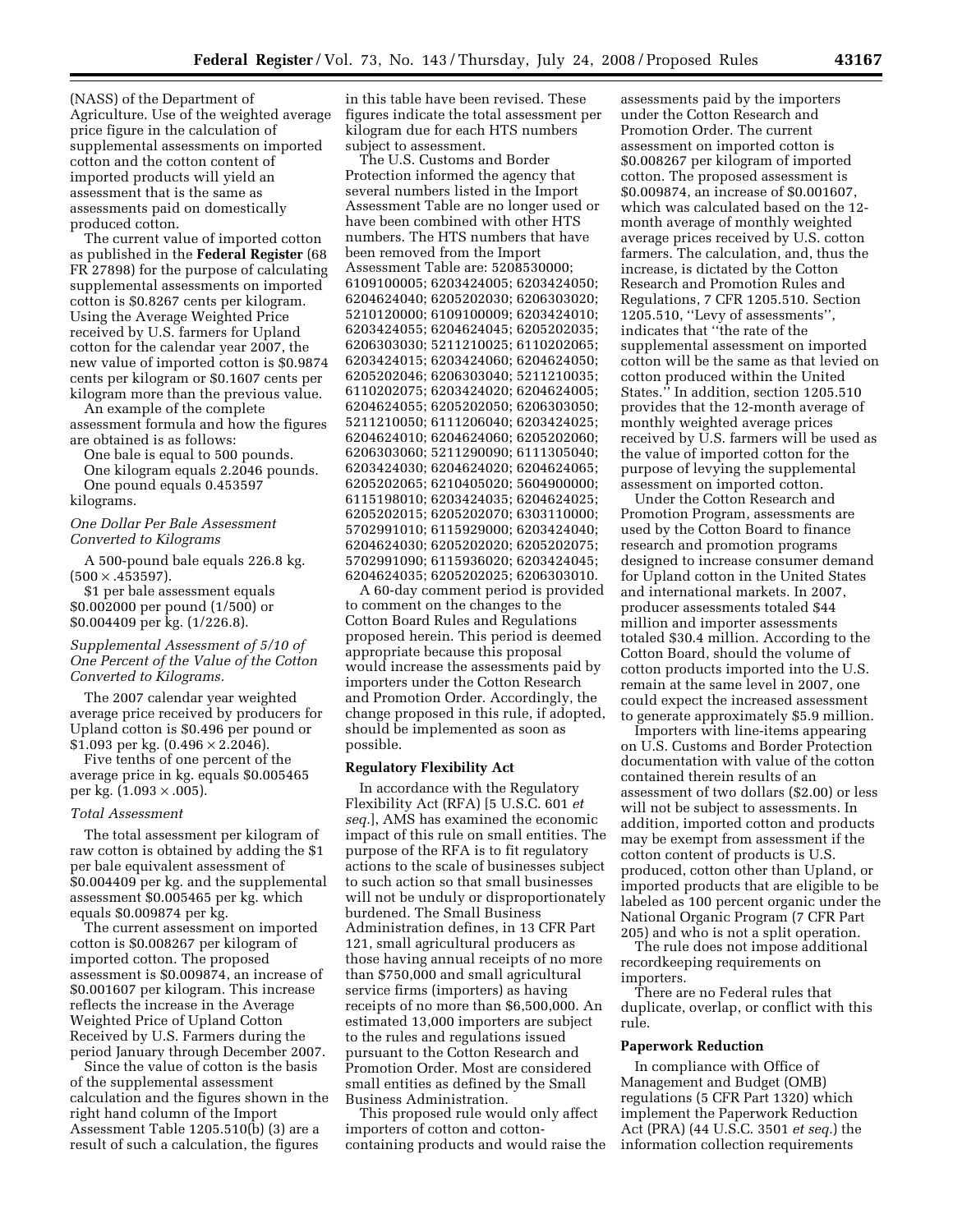contained in the regulation to be amended have been previously approved by OMB and were assigned control number 0581–0093. This rule does not result in a change to the information collection and recordkeeping requirements previously approved.

## **List of Subjects in 7 CFR Part 1205**

Advertising, Agricultural research, Cotton, Marketing agreements, Reporting and Recordkeeping requirements.

For the reasons set forth in the preamble 7 CFR part 1205 is proposed to be amended as follows:

#### **PART 1205—COTTON RESEARCH AND PROMOTION**

1. The authority citation for Part 1205 continues to read as follows:

**Authority:** 7 U.S.C. 2101–2118.

2. In § 1205.510, paragraph (b)(2) and the table in paragraph (b)(3)(ii) are revised to read as follows:

#### **§ 1205.510 Levy of assessments.**

\* \* \* \* \*

(b) \* \* \* (2) The 12-month average of monthly weighted average prices received by U.S. farmers will be calculated annually. Such weighted average will be used as the value of imported cotton for the purpose of levying the supplemental assessment on imported cotton and will be expressed in kilograms. The value of imported cotton for the purpose of levying this supplemental assessment is \$0.9874 cents per kilogram.

 $(3) * * * *$ 

 $(ii) * * * *$ 

# IMPORT ASSESSMENT TABLE

(Raw Cotton Fiber)

| HTS No.                                | Conv. fact. | Cents/kg. | 520<br>520 |
|----------------------------------------|-------------|-----------|------------|
| 5201000500                             | 0           | 0.9874    | 520        |
| 5201001200                             | 0           | 0.9874    | 520        |
| 5201001400                             | 0           | 0.9874    | 520        |
| 5201001800                             | 0           | 0.9874    | 520        |
| 5201002200                             | 0           | 0.9874    | 520        |
| 5201002400                             | 0           | 0.9874    | 520        |
| 5201002800<br>$\overline{\phantom{a}}$ | 0           | 0.9874    | 520        |
| 5201003400                             | 0           | 0.9874    | 520        |
| 5201003800                             | 0           | 0.9874    | 520        |
| 5204110000                             | 1.1111      | 1.0971    | 520        |
| 5204200000                             | 1.1111      | 1.0971    | 520        |
| 5205111000                             | 1.1111      | 1.0971    | 520        |
| 5205112000                             | 1.1111      | 1.0971    | 520        |
| 5205121000                             | 1.1111      | 1.0971    | 520        |
| 5205122000                             | 1.1111      | 1.0971    | 520        |
| 5205131000                             | 1.1111      | 1.0971    | 520        |
| 5205132000                             | 1.1111      | 1.0971    | 520        |
| 5205141000                             | 1.1111      | 1.0971    | 520        |
| 5205210020                             | 1.1111      | 1.0971    | 520        |
| 5205210090                             | 1.1111      | 1.0971    | 520        |
| 5205220020                             | 1.1111      | 1.0971    | 520        |
|                                        |             |           |            |

| IMPORT ASSESSMENT TABLE- |                  |                  | IMPORT ASSESSMENT TABLE- |                  |                  |  |  |
|--------------------------|------------------|------------------|--------------------------|------------------|------------------|--|--|
|                          | Continued        |                  | Continued                |                  |                  |  |  |
| (Raw Cotton Fiber)       |                  |                  | (Raw Cotton Fiber)       |                  |                  |  |  |
| HTS No.                  | Conv. fact.      | Cents/kg.        | HTS No.                  | Conv. fact.      | Cents/kg.        |  |  |
| 5205220090               | 1.1111           | 1.0971           | 5208394090               | 1.1455           | 1.1311           |  |  |
| 5205230020               | 1.1111           | 1.0971           | 5208396090               | 1.1455           | 1.1311           |  |  |
| 5205230090               | 1.1111           | 1.0971           | 5208398020               | 1.1455           | 1.1311           |  |  |
| 5205240020               | 1.1111           | 1.0971           | 5208412000               | 1.1455           | 1.1311           |  |  |
| 5205240090               | 1.1111           | 1.0971           | 5208416000               | 1.1455           | 1.1311           |  |  |
| 5205310000               | 1.1111           | 1.0971           | 5208418000               | 1.1455           | 1.1311           |  |  |
| 5205320000               | 1.1111           | 1.0971           | 5208421000               | 1.1455           | 1.1311           |  |  |
| 5205330000               | 1.1111           | 1.0971           | 5208423000               | 1.1455           | 1.1311           |  |  |
| 5205340000               | 1.1111           | 1.0971           | 5208424000               | 1.1455           | 1.1311           |  |  |
| 5205410020               | 1.1111           | 1.0971           | 5208425000               | 1.1455           | 1.1311           |  |  |
| 5205410090               | 1.1111           | 1.0971           | 5208430000               | 1.1455           | 1.1311           |  |  |
| 5205420020<br>5205420090 | 1.1111<br>1.1111 | 1.0971<br>1.0971 | 5208492000<br>5208494020 | 1.1455<br>1.1455 | 1.1311<br>1.1311 |  |  |
| 5205440020               | 1.1111           | 1.0971           | 5208494090               | 1.1455           | 1.1311           |  |  |
| 5205440090               | 1.1111           | 1.0971           | 5208496010               | 1.1455           | 1.1311           |  |  |
| 5206120000               | 0.5556           | 0.5486           | 5208496090               | 1.1455           | 1.1311           |  |  |
| 5206130000               | 0.5556           | 0.5486           | 5208498090               | 1.1455           | 1.1311           |  |  |
| 5206140000               | 0.5556           | 0.5486           | 5208512000               | 1.1455           | 1.1311           |  |  |
| 5206220000               | 0.5556           | 0.5486           | 5208516060               | 1.1455           | 1.1311           |  |  |
| 5206230000               | 0.5556           | 0.5486           | 5208518090               | 1.1455           | 1.1311           |  |  |
| 5206240000               | 0.5556           | 0.5486           | 5208523020               | 1.1455           | 1.1311           |  |  |
| 5206310000               | 0.5556           | 0.5486           | 5208523045               | 1.1455           | 1.1311           |  |  |
| 5207100000               | 1.1111           | 1.0971           | 5208523090               | 1.1455           | 1.1311           |  |  |
| 5207900000               | 0.5556           | 0.5486           | 5208524020               | 1.1455           | 1.1311           |  |  |
| 5208112020               | 1.1455           | 1.1311           | 5208524045               | 1.1455           | 1.1311           |  |  |
| 5208112040               | 1.1455           | 1.1311           | 5208524065               | 1.1455           | 1.1311           |  |  |
| 5208112090<br>5208114020 | 1.1455<br>1.1455 | 1.1311<br>1.1311 | 5208525020<br>5208592025 | 1.1455<br>1.1455 | 1.1311<br>1.1311 |  |  |
| 5208114060               | 1.1455           | 1.1311           | 5208592095               | 1.1455           | 1.1311           |  |  |
| 5208114090               | 1.1455           | 1.1311           | 5208594090               | 1.1455           | 1.1311           |  |  |
| 5208118090               | 1.1455           | 1.1311           | 5208596090               | 1.1455           | 1.1311           |  |  |
| 5208124020               | 1.1455           | 1.1311           | 5209110020               | 1.1455           | 1.1311           |  |  |
| 5208124040               | 1.1455           | 1.1311           | 5209110035               | 1.1455           | 1.1311           |  |  |
| 5208124090               | 1.1455           | 1.1311           | 5209110090               | 1.1455           | 1.1311           |  |  |
| 5208126020               | 1.1455           | 1.1311           | 5209120020               | 1.1455           | 1.1311           |  |  |
| 5208126040               | 1.1455           | 1.1311           | 5209120040               | 1.1455           | 1.1311           |  |  |
| 5208126060               | 1.1455           | 1.1311           | 5209190020               | 1.1455           | 1.1311           |  |  |
| 5208126090               | 1.1455           | 1.1311           | 5209190040               | 1.1455           | 1.1311           |  |  |
| 5208128020               | 1.1455           | 1.1311           | 5209190060               | 1.1455           | 1.1311           |  |  |
| 5208128090<br>5208130000 | 1.1455<br>1.1455 | 1.1311<br>1.1311 | 5209190090<br>5209210090 | 1.1455<br>1.1455 | 1.1311<br>1.1311 |  |  |
| 5208192020               | 1.1455           | 1.1311           | 5209220020               | 1.1455           | 1.1311           |  |  |
| 5208192090               | 1.1455           | 1.1311           | 5209220040               | 1.1455           | 1.1311           |  |  |
| 5208194020               | 1.1455           | 1.1311           | 5209290040               | 1.1455           | 1.1311           |  |  |
| 5208194090               | 1.1455           | 1.1311           | 5209290090               | 1.1455           | 1.1311           |  |  |
| 5208196020               | 1.1455           | 1.1311           | 5209313000               | 1.1455           | 1.1311           |  |  |
| 5208196090               | 1.1455           | 1.1311           | 5209316020               | 1.1455           | 1.1311           |  |  |
| 5208224040               | 1.1455           | 1.1311           | 5209316035               | 1.1455           | 1.1311           |  |  |
| 5208224090               | 1.1455           | 1.1311           | 5209316050               | 1.1455           | 1.1311           |  |  |
| 5208226020               | 1.1455           | 1.1311           | 5209316090               | 1.1455           | 1.1311           |  |  |
| 5208226060               | 1.1455           | 1.1311           | 5209320020               | 1.1455           | 1.1311           |  |  |
| 5208228020<br>5208230000 | 1.1455<br>1.1455 | 1.1311<br>1.1311 | 5209320040<br>5209390020 | 1.1455<br>1.1455 | 1.1311<br>1.1311 |  |  |
| 5208292020               | 1.1455           | 1.1311           | 5209390040               | 1.1455           | 1.1311           |  |  |
| 5208292090               | 1.1455           | 1.1311           | 5209390060               | 1.1455           | 1.1311           |  |  |
| 5208294090               | 1.1455           | 1.1311           | 5209390080               | 1.1455           | 1.1311           |  |  |
| 5208296090               | 1.1455           | 1.1311           | 5209390090               | 1.1455           | 1.1311           |  |  |
| 5208298020               | 1.1455           | 1.1311           | 5209413000               | 1.1455           | 1.1311           |  |  |
| 5208312000               | 1.1455           | 1.1311           | 5209416020               | 1.1455           | 1.1311           |  |  |
| 5208321000               | 1.1455           | 1.1311           | 5209416040               | 1.1455           | 1.1311           |  |  |
| 5208323020               | 1.1455           | 1.1311           | 5209420020               | 1.0309           | 1.0179           |  |  |
| 5208323040               | 1.1455           | 1.1311           | 5209420040               | 1.0309           | 1.0179           |  |  |
| 5208323090               | 1.1455           | 1.1311           | 5209430030               | 1.1455           | 1.1311           |  |  |
| 5208324020               | 1.1455           | 1.1311           | 5209430050               | 1.1455           | 1.1311           |  |  |
| 5208324040               | 1.1455           | 1.1311           | 5209490020               | 1.1455           | 1.1311           |  |  |
| 5208325020<br>5208330000 | 1.1455<br>1.1455 | 1.1311<br>1.1311 | 5209490090<br>5209516035 | 1.1455<br>1.1455 | 1.1311<br>1.1311 |  |  |
| 5208392020               | 1.1455           | 1.1311           | 5209516050               | 1.1455           | 1.1311           |  |  |
| 5208392090               | 1.1455           | 1.1311           | 5209520020               | 1.1455           | 1.1311           |  |  |
|                          |                  |                  |                          |                  |                  |  |  |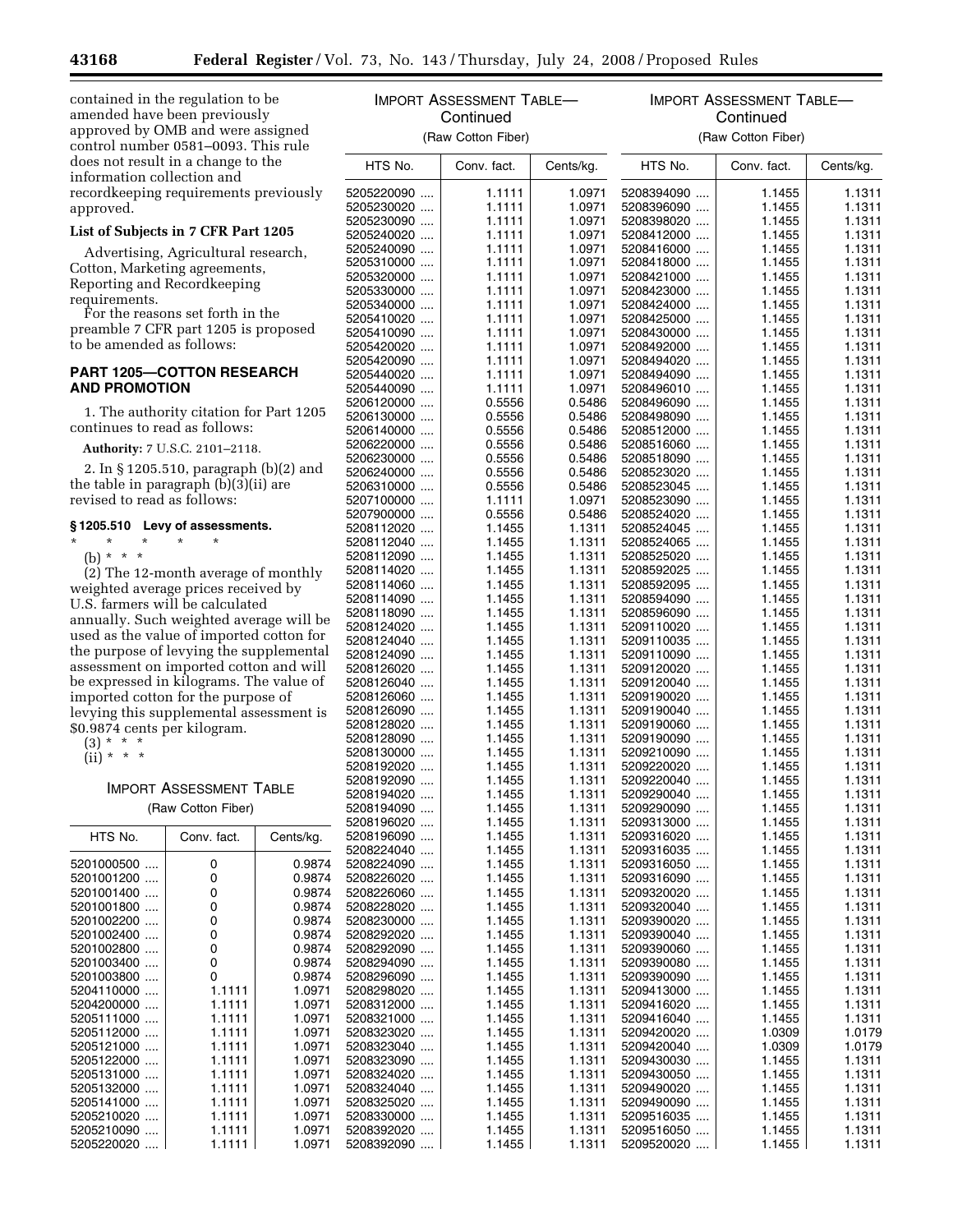|                          | <b>IMPORT ASSESSMENT TABLE-</b><br>Continued |                  | <b>IMPORT ASSESSMENT TABLE-</b><br>Continued |                  | <b>IMPORT ASSESSMENT TABLE-</b><br>Continued |                          |                  |                  |
|--------------------------|----------------------------------------------|------------------|----------------------------------------------|------------------|----------------------------------------------|--------------------------|------------------|------------------|
|                          | (Raw Cotton Fiber)                           |                  | (Raw Cotton Fiber)                           |                  | (Raw Cotton Fiber)                           |                          |                  |                  |
| HTS No.                  | Conv. fact.                                  | Cents/kg.        | HTS No.                                      | Conv. fact.      | Cents/kg.                                    | HTS No.                  | Conv. fact.      | Cents/kg.        |
| 5209590025               | 1.1455                                       | 1.1311           | 5702411000                                   | 0.0722           | 0.0713                                       | 6102200010               | 1.0094           | 0.9967           |
| 5209590040               | 1.1455                                       | 1.1311           | 5702412000                                   | 0.0778           | 0.0768                                       | 6102200020               | 1.0094           | 0.9967           |
| 5209590090               | 1.1455                                       | 1.1311           | 5702421000                                   | 0.0778           | 0.0768                                       | 6103421020               | 0.8806           | 0.8695           |
| 5210114020               | 0.6873                                       | 0.6786           | 5702913000                                   | 0.0889           | 0.0878                                       | 6103421040               | 0.8806           | 0.8695           |
| 5210114040               | 0.6873                                       | 0.6786           | 5703900000                                   | 0.4489           | 0.4432                                       | 6103421050               | 0.8806           | 0.8695           |
| 5210116020               | 0.6873                                       | 0.6786           | 5801210000                                   | 1.1455           | 1.1311                                       | 6103421070               | 0.8806           | 0.8695           |
| 5210116040               | 0.6873                                       | 0.6786           | 5801230000                                   | 1.1455           | 1.1311                                       | 6103431520               | 0.2516           | 0.2484           |
| 5210116060               | 0.6873                                       | 0.6786           | 5801250010                                   | 1.1455           | 1.1311                                       | 6103431540               | 0.2516           | 0.2484           |
| 5210118020               | 0.6873                                       | 0.6786           | 5801250020                                   | 1.1455           | 1.1311                                       | 6103431550               | 0.2516           | 0.2484           |
| 5210192090               | 0.6873                                       | 0.6786           | 5801260020                                   | 1.1455           | 1.1311                                       | 6103431570               | 0.2516           | 0.2484           |
| 5210214040               | 0.6873                                       | 0.6786           | 5802190000                                   | 1.1455           | 1.1311                                       | 6104220040               | 0.9002           | 0.8889           |
| 5210216020               | 0.6873                                       | 0.6786           | 5802300030                                   | 0.5727           | 0.5655                                       | 6104220060               | 0.9002           | 0.8889           |
| 5210216060               | 0.6873                                       | 0.6786           | 5804291000                                   | 1.1455           | 1.1311                                       | 6104320000               | 0.9207           | 0.9091           |
| 5210218020               | 0.6873                                       | 0.6786           | 5806200010                                   | 0.3534           | 0.3489                                       | 6104420010               | 0.9002           | 0.8889           |
| 5210314020               | 0.6873                                       | 0.6786           | 5806200090                                   | 0.3534           | 0.3489                                       | 6104420020               | 0.9002           | 0.8889           |
| 5210314040               | 0.6873                                       | 0.6786           | 5806310000                                   | 1.1455           | 1.1311                                       | 6104520010               | 0.9312           | 0.9195           |
| 5210316020               | 0.6873                                       | 0.6786           | 5806400000                                   | 0.4296           | 0.4242                                       | 6104520020               | 0.9312           | 0.9195           |
| 5210318020               | 0.6873                                       | 0.6786           | 5808107000                                   | 0.5727           | 0.5655                                       | 6104622006               | 0.8806           | 0.8695           |
| 5210414000               | 0.6873                                       | 0.6786           | 5808900010                                   | 0.5727           | 0.5655                                       | 6104622011               | 0.8806           | 0.8695           |
| 5210416000               | 0.6873                                       | 0.6786           | 5811002000                                   | 1.1455           | 1.1311                                       | 6104622016               | 0.8806           | 0.8695           |
| 5210418000               | 0.6873                                       | 0.6786           | 6001106000                                   | 1.1455           | 1.1311                                       | 6104622021               | 0.8806           | 0.8695           |
| 5210498090               | 0.6873                                       | 0.6786           | 6001210000                                   | 0.8591           | 0.8483                                       | 6104622026               | 0.8806           | 0.8695           |
| 5210514040               | 0.6873                                       | 0.6786           | 6001220000                                   | 0.2864           | 0.2828                                       | 6104622028               | 0.8806           | 0.8695           |
| 5210516020               | 0.6873                                       | 0.6786           | 6001910010                                   | 0.8591           | 0.8483                                       | 6104622030               | 0.8806           | 0.8695           |
| 5210516040               | 0.6873                                       | 0.6786           | 6001910020                                   | 0.8591           | 0.8483                                       | 6104622060               | 0.8806           | 0.8695           |
| 5210516060               | 0.6873                                       | 0.6786           | 6001920020                                   | 0.2864           | 0.2828                                       | 6104632006               | 0.3774           | 0.3726           |
| 5211110090               | 0.6873                                       | 0.6786           | 6001920030                                   | 0.2864           | 0.2828                                       | 6104632011               | 0.3774           | 0.3726           |
| 5211120020               | 0.6873                                       | 0.6786           | 6001920040                                   | 0.2864           | 0.2828                                       | 6104632026               | 0.3774           | 0.3726           |
| 5211190020               | 0.6873                                       | 0.6786           | 6003203000                                   | 0.8681           | 0.8572                                       | 6104632028               | 0.3774           | 0.3726           |
| 5211190060               | 0.6873                                       | 0.6786           | 6003306000                                   | 0.2894           | 0.2858                                       | 6104632030               | 0.3774           | 0.3726           |
| 5211320020               | 0.6873                                       | 0.6786           | 6003406000                                   | 0.2894           | 0.2858                                       | 6104632060               | 0.3774           | 0.3726           |
| 5211390040               | 0.6873                                       | 0.6786           | 6005210000                                   | 0.8681           | 0.8572                                       | 6104692030               | 0.3858           | 0.3809           |
| 5211390060               | 0.6873                                       | 0.6786           | 6005220000                                   | 0.8681           | 0.8572                                       | 6105100010               | 0.985            | 0.9726           |
| 5211490020               | 0.6873                                       | 0.6786           | 6005230000                                   | 0.8681           | 0.8572                                       | 6105100020               | 0.985            | 0.9726           |
| 5211490090               | 0.6873                                       | 0.6786           | 6005240000                                   | 0.8681           | 0.8572                                       | 6105100030               | 0.985            | 0.9726           |
| 5211590025               | 0.6873                                       | 0.6786           | 6005310010                                   | 0.2894           | 0.2858                                       | 6105202010               | 0.3078           | 0.3039           |
| 5212146090               | 0.9164                                       | 0.9049           | 6005310080                                   | 0.2894           | 0.2858                                       | 6105202030               | 0.3078           | 0.3039           |
| 5212156020               | 0.9164                                       | 0.9049           | 6005320010                                   | 0.2894           | 0.2858                                       | 6106100010               | 0.985            | 0.9726           |
| 5212216090               | 0.9164                                       | 0.9049           | 6005320080                                   | 0.2894           | 0.2858                                       | 6106100020               | 0.985            | 0.9726           |
| 5509530030               | 0.5556                                       | 0.5486           | 6005330010                                   | 0.2894           | 0.2858                                       | 6106100030               | 0.985            | 0.9726           |
| 5509530060<br>5513110020 | 0.5556                                       | 0.5486<br>0.3958 | 6005330080<br>6005340010                     | 0.2894           | 0.2858<br>0.2858                             | 6106202010<br>6106202030 | 0.3078           | 0.3039<br>0.3039 |
|                          | 0.4009                                       |                  |                                              | 0.2894           |                                              |                          | 0.3078           |                  |
| 5513110040<br>5513110060 | 0.4009<br>0.4009                             | 0.3958<br>0.3958 | 6005340080<br>6005410010                     | 0.2894<br>0.2894 | 0.2858<br>0.2858                             | 6107110010<br>6107110020 | 1.1322<br>1.1322 | 1.1179<br>1.1179 |
| 5513110090               | 0.4009                                       | 0.3958           | 6005410080                                   | 0.2894           | 0.2858                                       | 6107120010               | 0.5032           | 0.4969           |
|                          |                                              |                  |                                              |                  | 0.2858                                       |                          |                  | 0.8695           |
| 5513120000<br>5513130020 | 0.4009<br>0.4009                             | 0.3958<br>0.3958 | 6005420010<br>6005420080                     | 0.2894<br>0.2894 | 0.2858                                       | 6107210010<br>6107220015 | 0.8806<br>0.3774 | 0.3726           |
| 5513210020               | 0.4009                                       | 0.3958           | 6005430010                                   | 0.2894           | 0.2858                                       | 6107220025               | 0.3774           | 0.3726           |
| 5513310000               | 0.4009                                       | 0.3958           | 6005430080                                   | 0.2894           | 0.2858                                       | 6107910040               | 1.2581           | 1.2422           |
| 5514120020               | 0.4009                                       | 0.3958           | 6005440010                                   | 0.2894           | 0.2858                                       | 6108210010               | 1.2445           | 1.2288           |
| 5516420060               | 0.4009                                       | 0.3958           | 6005440080                                   | 0.2894           | 0.2858                                       | 6108210020               | 1.2445           | 1.2288           |
| 5516910060               | 0.4009                                       | 0.3958           | 6006211000                                   | 1.1574           | 1.1428                                       | 6108310010               | 1.1201           | 1.1060           |
| 5516930090               | 0.4009                                       | 0.3958           | 6006221000                                   | 1.1574           | 1.1428                                       | 6108310020               | 1.1201           | 1.1060           |
| 5601210010               | 1.1455                                       | 1.1311           | 6006231000                                   | 1.1574           | 1.1428                                       | 6108320010               | 0.2489           | 0.2458           |
| 5601210090               | 1.1455                                       | 1.1311           | 6006241000                                   | 1.1574           | 1.1428                                       | 6108320015               | 0.2489           | 0.2458           |
| 5601300000               | 1.1455                                       | 1.1311           | 6006310040                                   | 0.1157           | 0.1142                                       | 6108320025               | 0.2489           | 0.2458           |
| 5602109090               | 0.5727                                       | 0.5655           | 6006310080                                   | 0.1157           | 0.1142                                       | 6108910005               | 1.2445           | 1.2288           |
| 5602290000               | 1.1455                                       | 1.1311           | 6006320040                                   | 0.1157           | 0.1142                                       | 6108910015               | 1.2445           | 1.2288           |
| 5602906000               | 0.526                                        | 0.5194           | 6006320080                                   | 0.1157           | 0.1142                                       | 6108910025               | 1.2445           | 1.2288           |
| 5607909000               | 0.8889                                       | 0.8777           | 6006330040                                   | 0.1157           | 0.1142                                       | 6108910030               | 1.2445           | 1.2288           |
| 5608901000               | 1.1111                                       | 1.0971           | 6006330080                                   | 0.1157           | 0.1142                                       | 6108920030               | 0.2489           | 0.2458           |
| 5608902300               | 1.1111                                       | 1.0971           | 6006340040                                   | 0.1157           | 0.1142                                       | 6109100007               | 0.9956           | 0.9831           |
| 5609001000               | 1.1111                                       | 1.0971           | 6006340080                                   | 0.1157           | 0.1142                                       | 6109100012               | 0.9956           | 0.9831           |
| 5609004000               | 0.5556                                       | 0.5486           | 6006410085                                   | 0.1157           | 0.1142                                       | 6109100014               | 0.9956           | 0.9831           |
| 5701104000               | 0.0556                                       | 0.0549           | 6006420085                                   | 0.1157           | 0.1142                                       | 6109100018               | 0.9956           | 0.9831           |
| 5701109000               | 0.1111                                       | 0.1097           | 6006430085                                   | 0.1157           | 0.1142                                       | 6109100023               | 0.9956           | 0.9831           |
| 5701901010               | 1.0444                                       | 1.0312           | 6006440085                                   | 0.1157           | 0.1142                                       | 6109100027               | 0.9956           | 0.9831           |
| 5702109020               | 1.1                                          | 1.0861           | 6101200010                                   | 1.0094           | 0.9967                                       | 6109100037               | 0.9956           | 0.9831           |
| 5702312000               | 0.0778                                       | 0.0768           | 6101200020                                   | 1.0094           | 0.9967                                       | 6109100040               | 0.9956           | 0.9831           |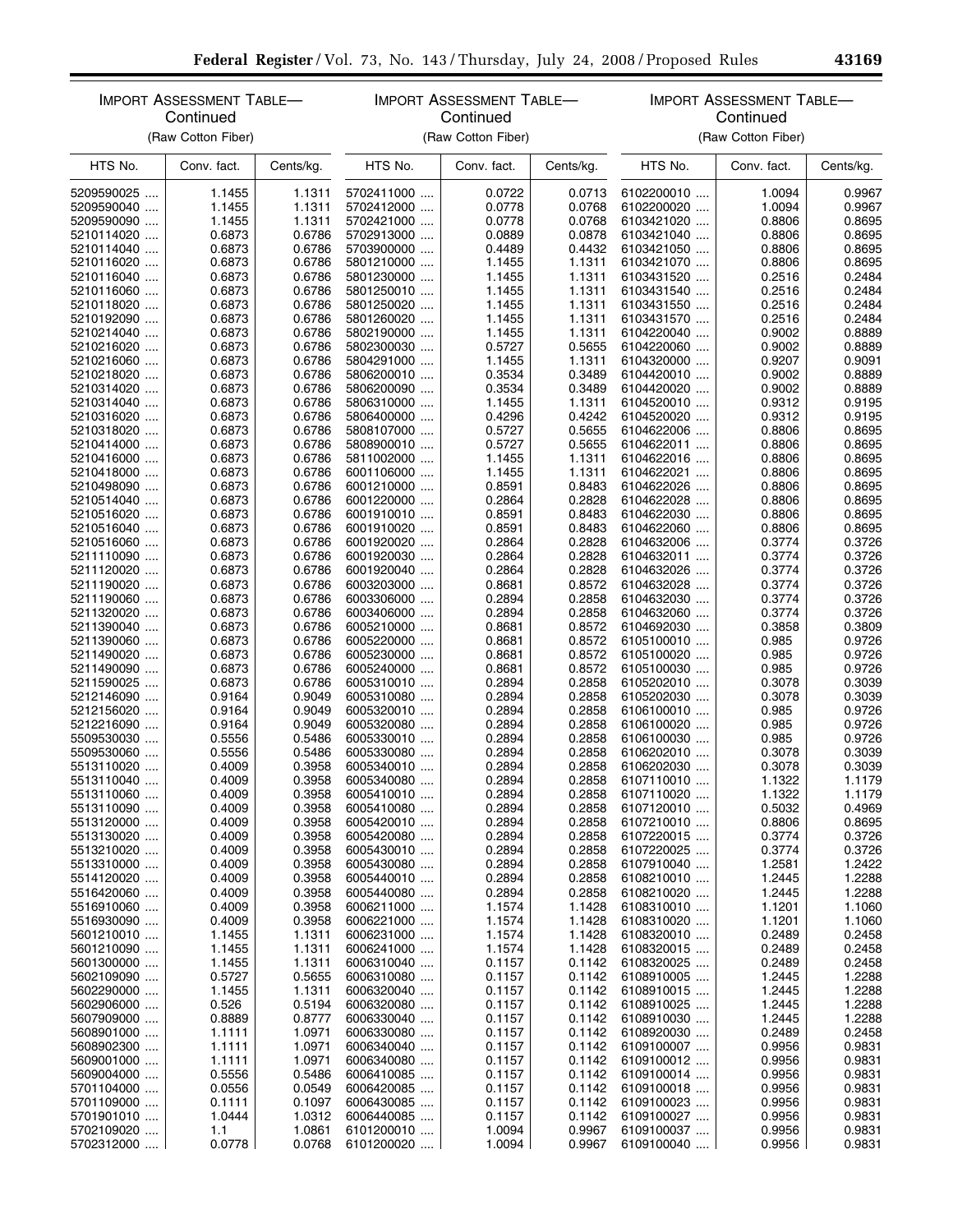п

۰

|                          | IMPORT ASSESSMENT TABLE-<br>Continued<br>(Raw Cotton Fiber) |                  | <b>IMPORT ASSESSMENT TABLE-</b><br>Continued<br>(Raw Cotton Fiber) |                  | IMPORT ASSESSMENT TABLE-<br>Continued<br>(Raw Cotton Fiber) |                          |                  |                  |
|--------------------------|-------------------------------------------------------------|------------------|--------------------------------------------------------------------|------------------|-------------------------------------------------------------|--------------------------|------------------|------------------|
| HTS No.                  | Conv. fact.                                                 | Cents/kg.        | HTS No.                                                            | Conv. fact.      | Cents/kg.                                                   | HTS No.                  | Conv. fact.      | Cents/kg.        |
|                          |                                                             |                  |                                                                    |                  |                                                             |                          |                  |                  |
| 6109100045               | 0.9956                                                      | 0.9831           | 6201922031                                                         | 1.2871           | 1.2709                                                      | 6204633530               | 0.2546           | 0.2514           |
| 6109100060<br>6109100065 | 0.9956<br>0.9956                                            | 0.9831<br>0.9831 | 6201922041<br>6201922051                                           | 1.2871<br>1.0296 | 1.2709<br>1.0166                                            | 6204633532<br>6204633540 | 0.2437<br>0.2437 | 0.2406<br>0.2406 |
| 6109100070               | 0.9956                                                      | 0.9831           | 6201922061                                                         | 1.0296           | 1.0166                                                      | 6204692510               | 0.249            | 0.2459           |
| 6109901007               | 0.3111                                                      | 0.3072           | 6201931000                                                         | 0.3089           | 0.3050                                                      | 6204692540               | 0.2437           | 0.2406           |
| 6109901009               | 0.3111                                                      | 0.3072           | 6201933511                                                         | 0.2574           | 0.2542                                                      | 6204699044               | 0.249            | 0.2459           |
| 6109901049               | 0.3111                                                      | 0.3072           | 6201933521                                                         | 0.2574           | 0.2542                                                      | 6204699046               | 0.249            | 0.2459           |
| 6109901050               | 0.3111                                                      | 0.3072           | 6201999060                                                         | 0.2574           | 0.2542                                                      | 6204699050               | 0.249            | 0.2459           |
| 6109901060               | 0.3111                                                      | 0.3072           | 6202121000                                                         | 0.9372           | 0.9254                                                      | 6205302010               | 0.3113           | 0.3074           |
| 6109901065               | 0.3111                                                      | 0.3072           | 6202122010                                                         | 1.1064           | 1.0925                                                      | 6205302030               | 0.3113           | 0.3074           |
| 6109901090               | 0.3111                                                      | 0.3072           | 6202122025                                                         | 1.3017           | 1.2853                                                      | 6205302040               | 0.3113           | 0.3074           |
| 6110202005               | 1.1837                                                      | 1.1688           | 6202122050                                                         | 0.8461           | 0.8354                                                      | 6205302050               | 0.3113           | 0.3074           |
| 6110202010               | 1.1837                                                      | 1.1688           | 6202122060                                                         | 0.8461           | 0.8354                                                      | 6205302080               | 0.3113           | 0.3074           |
| 6110202015               | 1.1837                                                      | 1.1688           | 6202134005                                                         | 0.2664           | 0.2630                                                      | 6206100040               | 0.1245           | 0.1229           |
| 6110202020               | 1.1837                                                      | 1.1688           | 6202134020                                                         | 0.333            | 0.3288                                                      | 6206403010               | 0.3113           | 0.3074           |
| 6110202025               | 1.1837                                                      | 1.1688           | 6202921000                                                         | 1.0413           | 1.0282                                                      | 6206403030               | 0.3113           | 0.3074           |
| 6110202030               | 1.1837                                                      | 1.1688           | 6202921500                                                         | 1.0413           | 1.0282                                                      | 6206900040               | 0.249            | 0.2459           |
| 6110202035               | 1.1837                                                      | 1.1688           | 6202922026                                                         | 1.3017           | 1.2853                                                      | 6207110000               | 1.0852           | 1.0715           |
| 6110202040               | 1.1574                                                      | 1.1428           | 6202922061                                                         | 1.0413           | 1.0282                                                      | 6207199010               | 0.3617           | 0.3571           |
| 6110202045               | 1.1574                                                      | 1.1428           | 6202922071                                                         | 1.0413           | 1.0282                                                      | 6207210030               | 1.1085           | 1.0945           |
| 6110909022               | 0.263                                                       | 0.2597           | 6202931000                                                         | 0.3124           | 0.3085                                                      | 6207220000               | 0.3695           | 0.3648           |
| 6110909024               | 0.263                                                       | 0.2597           | 6202935011                                                         | 0.2603           | 0.2570                                                      | 6207911000               | 1.1455           | 1.1311           |
| 6110909030               | 0.3946                                                      | 0.3896           | 6202935021                                                         | 0.2603           | 0.2570                                                      | 6207913010               | 1.1455           | 1.1311           |
| 6110909040               | 0.263                                                       | 0.2597           | 6203122010                                                         | 0.1302           | 0.1286                                                      | 6207913020               | 1.1455           | 1.1311           |
| 6110909042               | 0.263                                                       | 0.2597           | 6203221000                                                         | 1.3017           | 1.2853                                                      | 6208210010               | 1.0583           | 1.0450           |
| 6111201000               | 1.2581                                                      | 1.2422           | 6203322010                                                         | 1.2366           | 1.2210                                                      | 6208210020               | 1.0583           | 1.0450           |
| 6111202000               | 1.2581                                                      | 1.2422           | 6203322040                                                         | 1.2366           | 1.2210                                                      | 6208220000               | 0.1245           | 0.1229           |
| 6111203000               | 1.0064                                                      | 0.9937           | 6203332010                                                         | 0.1302           | 0.1286                                                      | 6208911010               | 1.1455           | 1.1311           |
| 6111205000               | 1.0064<br>1.0064                                            | 0.9937<br>0.9937 | 6203392010<br>6203399060                                           | 1.1715<br>0.2603 | 1.1567<br>0.2570                                            | 6208911020<br>6208913010 | 1.1455           | 1.1311<br>1.1311 |
| 6111206010<br>6111206020 | 1.0064                                                      | 0.9937           | 6203422010                                                         | 0.9961           | 0.9835                                                      | 6209201000               | 1.1455<br>1.1577 | 1.1431           |
| 6111206030               | 1.0064                                                      | 0.9937           | 6203422025                                                         | 0.9961           | 0.9835                                                      | 6209203000               | 0.9749           | 0.9626           |
| 6111305020               | 0.2516                                                      | 0.2484           | 6203422050                                                         | 0.9961           | 0.9835                                                      | 6209205030               | 0.9749           | 0.9626           |
| 6112110050               | 0.7548                                                      | 0.7453           | 6203422090                                                         | 0.9961           | 0.9835                                                      | 6209205035               | 0.9749           | 0.9626           |
| 6112120010               | 0.2516                                                      | 0.2484           | 6203431500                                                         | 0.1245           | 0.1229                                                      | 6209205040               | 1.2186           | 1.2032           |
| 6112120030               | 0.2516                                                      | 0.2484           | 6203434010                                                         | 0.1232           | 0.1216                                                      | 6209205045               | 0.9749           | 0.9626           |
| 6112120040               | 0.2516                                                      | 0.2484           | 6203434020                                                         | 0.1232           | 0.1216                                                      | 6209205050               | 0.9749           | 0.9626           |
| 6112120050               | 0.2516                                                      | 0.2484           | 6203434030                                                         | 0.1232           | 0.1216                                                      | 6209303020               | 0.2463           | 0.2432           |
| 6112120060               | 0.2516                                                      | 0.2484           | 6203434040                                                         | 0.1232           | 0.1216                                                      | 6209303040               | 0.2463           | 0.2432           |
| 6112390010               | 1.1322                                                      | 1.1179           | 6203498045                                                         | 0.249            | 0.2459                                                      | 6210109010               | 0.2291           | 0.2262           |
| 6112490010               | 0.9435                                                      | 0.9316           | 6204132010                                                         | 0.1302           | 0.1286                                                      | 6210403000               | 0.0391           | 0.0386           |
| 6114200005               | 0.9002                                                      | 0.8889           | 6204192000                                                         | 0.1302           | 0.1286                                                      | 6211111010               | 0.1273           | 0.1257           |
| 6114200010               | 0.9002                                                      | 0.8889           | 6204198090                                                         | 0.2603           | 0.2570                                                      | 6211111020               | 0.1273           | 0.1257           |
| 6114200015               | 0.9002                                                      | 0.8889           | 6204221000                                                         | 1.3017           | 1.2853                                                      | 6211118010               | 1.1455           | 1.1311           |
| 6114200020               | 1.286                                                       | 1.2698           | 6204223030                                                         | 1.0413           | 1.0282                                                      | 6211118020               | 1.1455           | 1.1311           |
| 6114200040               | 0.9002                                                      | 0.8889           | 6204223040                                                         | 1.0413           | 1.0282                                                      | 6211320007               | 0.8461           | 0.8354           |
| 6114200046               | 0.9002                                                      | 0.8889           | 6204223050                                                         | 1.0413           | 1.0282                                                      | 6211320010               | 1.0413           | 1.0282           |
| 6114200052               | 0.9002                                                      | 0.8889           | 6204223060                                                         | 1.0413           | 1.0282                                                      | 6211320015               | 1.0413           | 1.0282           |
| 6114200060               | 0.9002                                                      | 0.8889           | 6204223065                                                         | 1.0413           | 1.0282                                                      | 6211320030               | 0.9763           | 0.9640           |
| 6114301010               | 0.2572                                                      | 0.2540           | 6204292040                                                         | 0.3254           | 0.3213                                                      | 6211320060               | 0.9763           | 0.9640           |
| 6114301020               | 0.2572                                                      | 0.2540           | 6204322010                                                         | 1.2366           | 1.2210                                                      | 6211320070               | 0.9763           | 0.9640           |
| 6114303030               | 0.2572                                                      | 0.2540           | 6204322030                                                         | 1.0413           | 1.0282                                                      | 6211330010               | 0.3254           | 0.3213           |
| 6116101300               | 0.3655                                                      | 0.3609           | 6204322040                                                         | 1.0413           | 1.0282                                                      | 6211330030               | 0.3905           | 0.3856           |
| 6116101720               | 0.8528<br>1.0965                                            | 0.8421<br>1.0827 | 6204423010                                                         | 1.2728<br>0.9546 | 1.2568                                                      | 6211330035               | 0.3905           | 0.3856           |
| 6116926420               | 1.2183                                                      |                  | 6204423030<br>6204423040                                           | 0.9546           | 0.9426<br>0.9426                                            | 6211330040               | 0.3905           | 0.3856           |
| 6116926430<br>6116926440 | 1.0965                                                      | 1.2029<br>1.0827 | 6204423050                                                         | 0.9546           | 0.9426                                                      | 6211420010<br>6211420020 | 1.0413<br>1.0413 | 1.0282<br>1.0282 |
| 6116928800               | 1.0965                                                      | 1.0827           | 6204423060                                                         | 0.9546           | 0.9426                                                      | 6211420025               | 1.1715           | 1.1567           |
| 6117809510               | 0.9747                                                      | 0.9624           | 6204522010                                                         | 1.2654           | 1.2495                                                      | 6211420060               | 1.0413           | 1.0282           |
| 6117809540               | 0.3655                                                      | 0.3609           | 6204522030                                                         | 1.2654           | 1.2495                                                      | 6211420070               | 1.1715           | 1.1567           |
| 6201121000               | 0.948                                                       | 0.9361           | 6204522040                                                         | 1.2654           | 1.2495                                                      | 6211430010               | 0.2603           | 0.2570           |
| 6201122010               | 0.8953                                                      | 0.8840           | 6204522070                                                         | 1.0656           | 1.0522                                                      | 6211430030               | 0.2603           | 0.2570           |
| 6201122050               | 0.6847                                                      | 0.6761           | 6204522080                                                         | 1.0656           | 1.0522                                                      | 6211430040               | 0.2603           | 0.2570           |
| 6201122060               | 0.6847                                                      | 0.6761           | 6204533010                                                         | 0.2664           | 0.2630                                                      | 6211430050               | 0.2603           | 0.2570           |
| 6201134030               | 0.2633                                                      | 0.2600           | 6204594060                                                         | 0.2664           | 0.2630                                                      | 6211430060               | 0.2603           | 0.2570           |
| 6201921000               | 0.9267                                                      | 0.9150           | 6204622010                                                         | 0.9961           | 0.9835                                                      | 6211430066               | 0.2603           | 0.2570           |
| 6201921500               | 1.1583                                                      | 1.1437           | 6204622025                                                         | 0.9961           | 0.9835                                                      | 6212105020               | 0.2412           | 0.2382           |
| 6201922010               | 1.0296                                                      | 1.0166           | 6204622050                                                         | 0.9961           | 0.9835                                                      | 6212109010               | 0.9646           | 0.9524           |
| 6201922021               | 1.2871                                                      | 1.2709           | 6204633510                                                         | 0.2546           | 0.2514                                                      | 6212109020               | 0.2412           | 0.2382           |